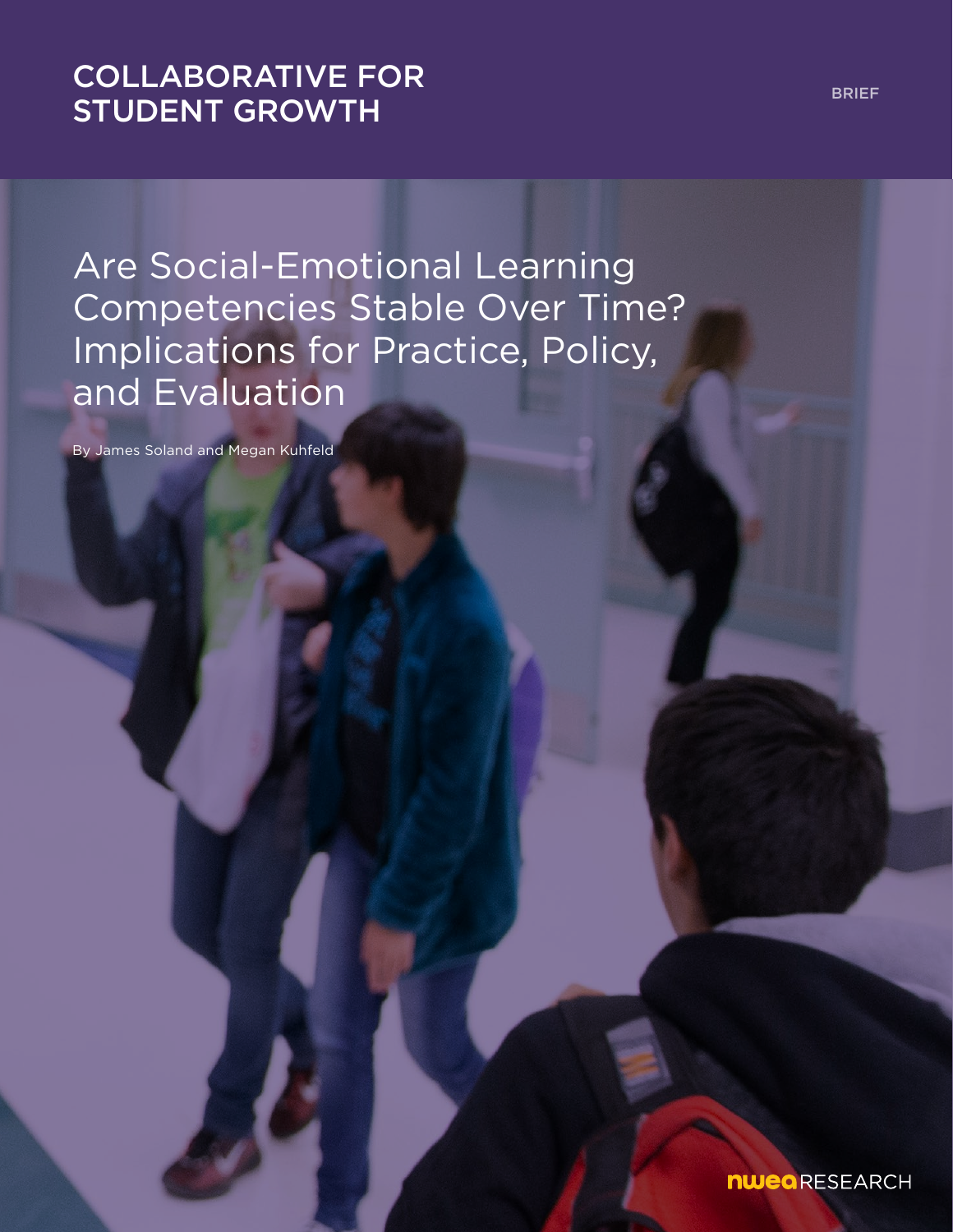# KEY FINDINGS

- Unlike the rank ordering of math and reading skills which are highly stable over time, the four SEL domains are sensitive to contextual factors.
- More variation in SEL scores is between students within schools rather than between schools. Subcontexts and subcultures within schools, like classrooms, peer groups, and teachers, may be important factors in SEL.

Research shows that social-emotional learning (SEL) competencies, such as growth mindset and selfmanagement, are important for student success in school and beyond.<sup>i,ii</sup> Because of this, districts and states are investing significant funds to provide academic supports, curriculum, and interventions related to SEL for their students. Some, like California Office to Reform Education (CORE), a consortium of districts representing over one million students, include SEL competencies in their accountability systems.

Studies show that SEL can be improved by short-term, targeted interventions and longer-term strategies to improve school contextual factors. However, little is known about how much of the variance in SEL constructs is stable over time, or trait-like, versus specific to a given time or context, or state-like. Given the increasing prominence of SEL in education practice and policy, understanding the state-trait balance of these constructs has important implications both for how to foster SEL and for how to evaluate the effect of teachers and schools on those competencies.

Using annual SEL survey data and math and reading achievement data from MAP® Growth™ assessments collected over three years from a large, urban school district participating in CORE (a total of 33,534 students in 54 schools in grades 3 to 11), using latent state-trait models, this study examined the stability of academic achievement relative to four SEL domains: growth mindset, self-efficacy, social awareness, and self-management.

**Trait variation: includes aspects of a construct that are stable over time for an individual, including personal or stable environmental characteristics.** 

**State variation: includes aspects of a construct that vary more over time or contexts for an individual.**

| Growth mindset   | Measures how much students<br>perceive their intelligence as<br>being malleable versus fixed.<br>Students with a growth mindset<br>believe they can change their<br>intelligence over time.   |
|------------------|-----------------------------------------------------------------------------------------------------------------------------------------------------------------------------------------------|
| Self-efficacy    | Measures a student's confidence<br>in their ability to attain a certain<br>educational goal or outcome,<br>such as to do well on a test or<br>earn a good grade.                              |
| Self-management  | The manner in which a student<br>maintains control over their<br>thoughts, behaviors, and<br>emotions. Measures aspects such<br>as the ability to stay focused and<br>come to class prepared. |
| Social awareness | Broad term, defined in this district<br>as the ability to understand social<br>norms for behavior.                                                                                            |

Brief definitions of four SEL constructs measured by this CORE district and evaluated in this study. See paper for full definitions and references.

These four SEL constructs were implemented by the CORE district and included in this study because they were identified as meaningful, measurable, and malleable: there was evidenceiii,iv that intervention could change the mean score for that SEL over time, and that they were associated with academic motivation and achievement.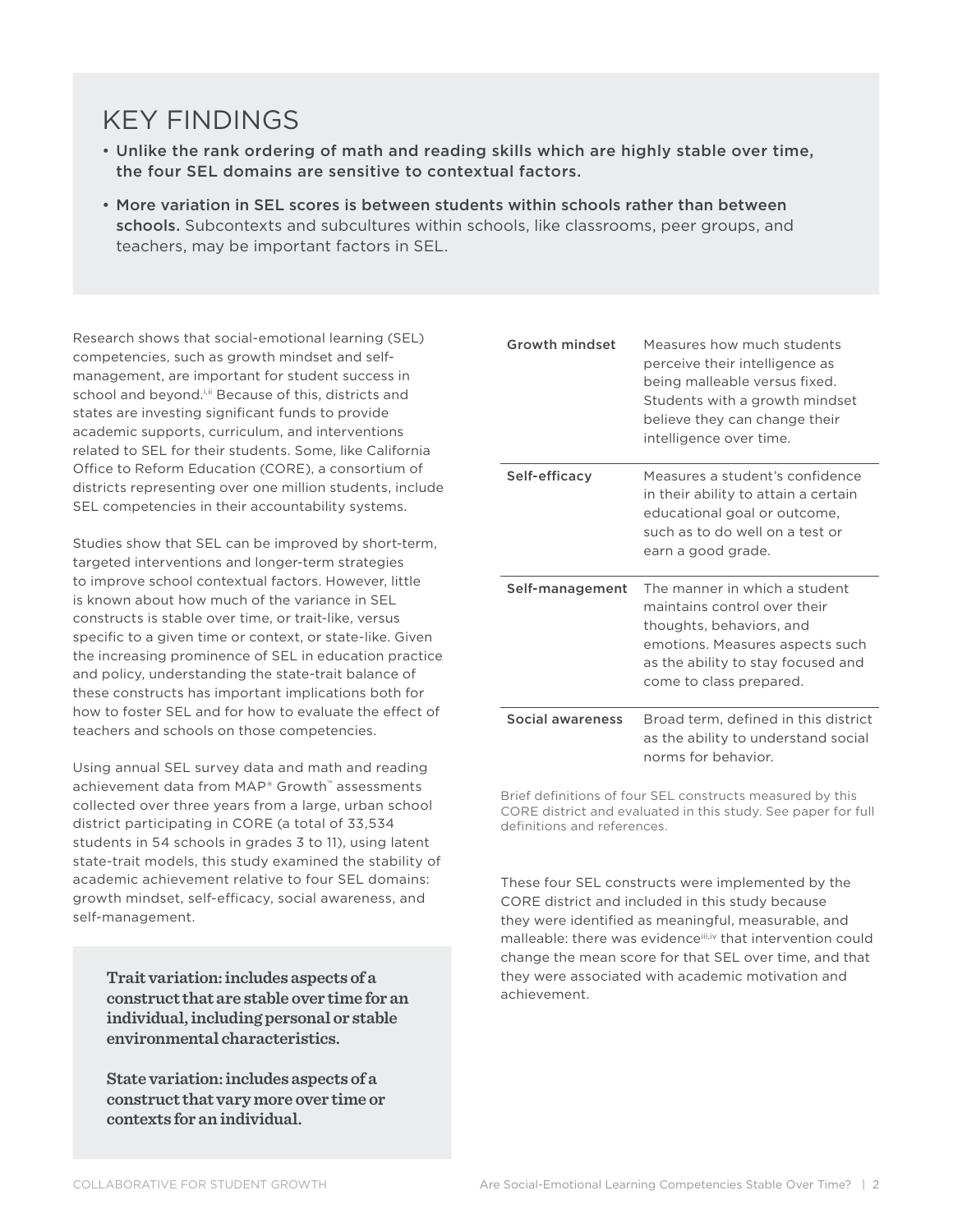This research addressed three questions:

- How much of the variance in each of these SEL constructs is explained by a stable trait-like factor, and how do those proportions differ across constructs?
- How does the relative stability of the SEL constructs compare with that of math and reading achievement?
- To what extent does school environment explain differences in SEL state and trait variance?

### **Trait-like factors have more influence on variance in SEL scores than on variance in math or reading scores**

The results showed that more of the variance in SEL scores was attributable to situational and environmental factors than was the case for variation in mathematics and reading scores. Correlations of the scores across years provided one piece of evidence for this: if the SEL constructs were entirely trait-like, they would be expected to show the same correlation values across years. Instead, correlation values for the four SEL constructs for spring of the first year to the second year ranged from .41 to .51, while the correlation across two years ranged from .36 to .40. By contrast, math and reading scores were more stable, and showed correlation values of .84 and .78 from one year to the next, and of .82 and .74 from the first year to the third.

The models showed that all four SEL constructs exhibited a balance of state and trait components over time. At the first time point, the proportion of state variance attributable to the stable trait factor ranged from 36% for social awareness to 54% for growth mindset. Models varied somewhat for the constructs across the second and third time points, but in each case, at each time, there was a substantial state component.

For the latter timepoints, the models also examined how much of the variation in the SEL constructs was due to the influence of the prior score for that construct. The results demonstrated this influence was low for each SEL construct: most of the variance at a given point in time was idiosyncratic and unrelated to shared situational characteristics across the two time points. This may be due to shifting personal characteristics (such as mood or motivation) or due to aspects of context that do not carry over from one time point to the next (such as changing teachers or classroom peers between school years).

In comparison, a higher proportion of the variance in math and reading test scores, about 70 to 80 percent, was attributable to stable trait factors. The model also revealed that very little of the variance in math and reading scores was due to the prior occasion. This result showed that much more of the shared variation in math and reading scores across time was due to student characteristics (traits), rather than situational circumstances from an earlier timepoint that were still influencing scores at the next.



Distribution of reading and self-management scores within and across schools. Each vertical bar displays the interquartile range (IQR) for a school, and schools are rank ordered by median reading or SEL score. Other SEL constructs showed similar patterns (see paper).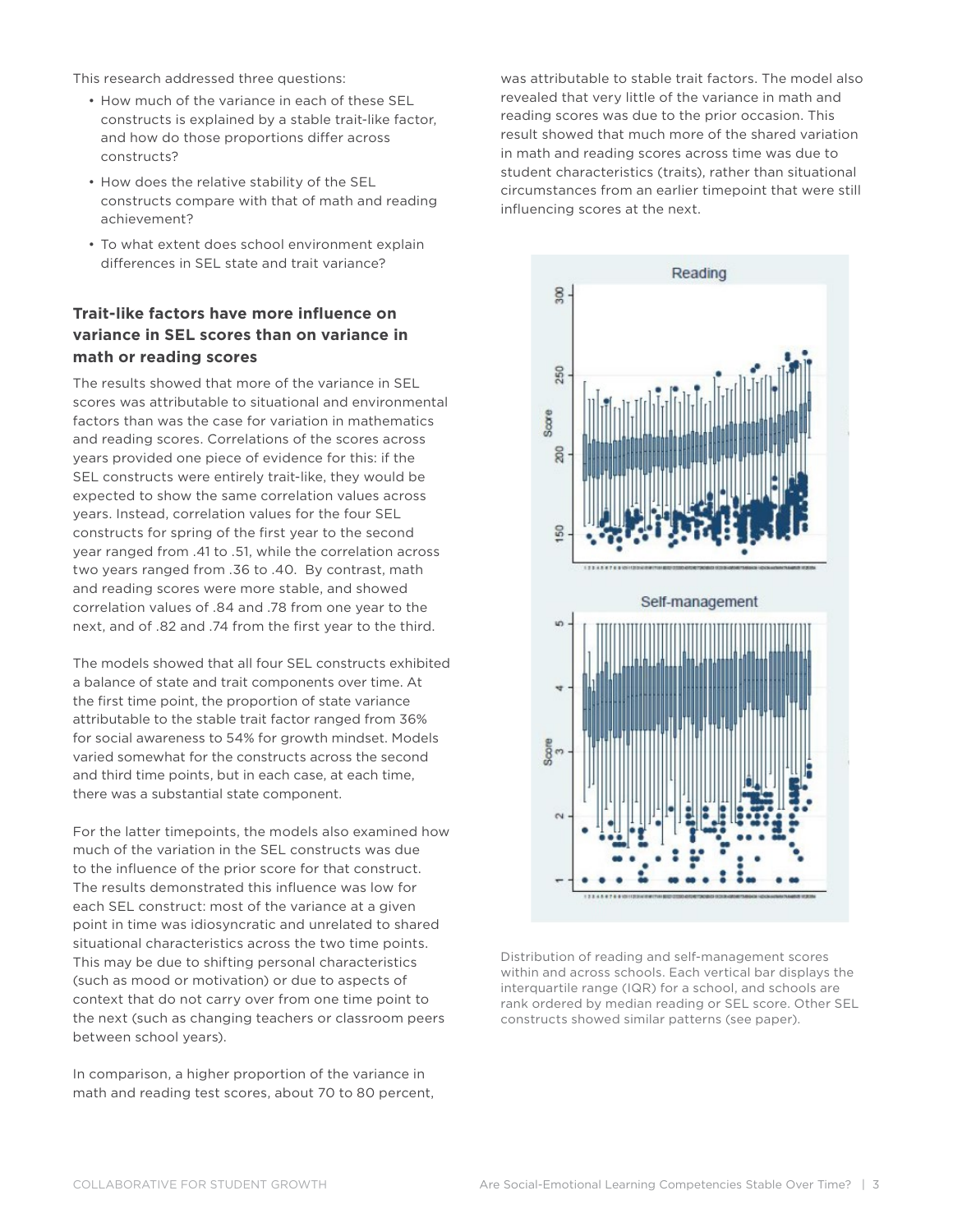### **More variation in SEL scores is between students within schools rather than between schools**

While enough of the variation in reading achievement was across schools to statistically distinguish schools from each other, this was not the case for any of the SEL constructs. This result is not necessarily surprising: it is hard to imagine a school in which every student has high self-efficacy in mathematics, for example. Even in a high-achieving school, some students likely feel less competent in certain subjects than their peers, despite being well above average nationwide. The results suggest that the factors that most strongly influence SEL relate to subcontexts and subcultures within schools, such as classrooms or peer groups.

- i Almlund, M., Duckworth, A. L., Heckman, J., & Kautz, T. (2011). Personality psychology and economics. In *Handbook of the Economics of Education* (Vol. 4, pp. 1–181). Elsevier.
- ii Cunha, F., & Heckman, J. J. (2008). Formulating, identifying and estimating the technology of cognitive and noncognitive skill formation. *Journal of Human Resources*, 43(4), 738–782.
- iii Farrington, C. A., Roderick, M., Allensworth, E., Nagaoka, J., Keyes, T. S., Johnson, D. W., & Beechum, N. O. (2012). *Teaching adolescents to become learners: The role of noncognitive factors in shaping school performance–A critical literature review*. Chicago, IL: Chicago Consortium on School Research, University of Chicago.
- iv Dweck, C., Walton, G. M., & Cohen, G. L. (2011). *Academic tenacity: Mindset and skills that promote long-term learning*. Seattle, WA: Bill & Melinda Gates Foundation.

## RECOMMENDATIONS

### **Context appears important to developing SEL**

These findings have implications both for how to approach SEL-based interventions and how we evaluate them. Our results indicate that a student's context likely matters a great deal for the development of SEL. At the same time, we find that little of the variance in SEL scores is at the school level. Thus, contexts within schools like classrooms and peer groups are likely important.

### **More research is needed to understand what elements of educational contexts drive SEL scores**

This research shows that situational and environmental factors matter for SEL, but teachers and schools may benefit from better understanding which factors contribute to students' SEL needs across time. Other research has suggested that teachers and student-teacher interactions can have an important effect on changes in student SEL scores. Additional research is needed to understand what elements of educational contexts drive SEL scores, and which contextual levels (teacher, parent, peer) are most important.

#### This brief describes research documented in:

Soland, J & Kuhfeld, M. (2019). Examining the state-trait composition of social-emotional learning constructs: implications for practice, policy, and evaluation. (The Collaborative for Student Growth at NWEA Working Paper).

#### Suggested citation:

Soland, J & Kuhfeld, M. (2019). Are social-emotional learning competencies stable over time? Implications for practice, policy, and evaluation. (The Collaborative for Student Growth at NWEA Research Brief).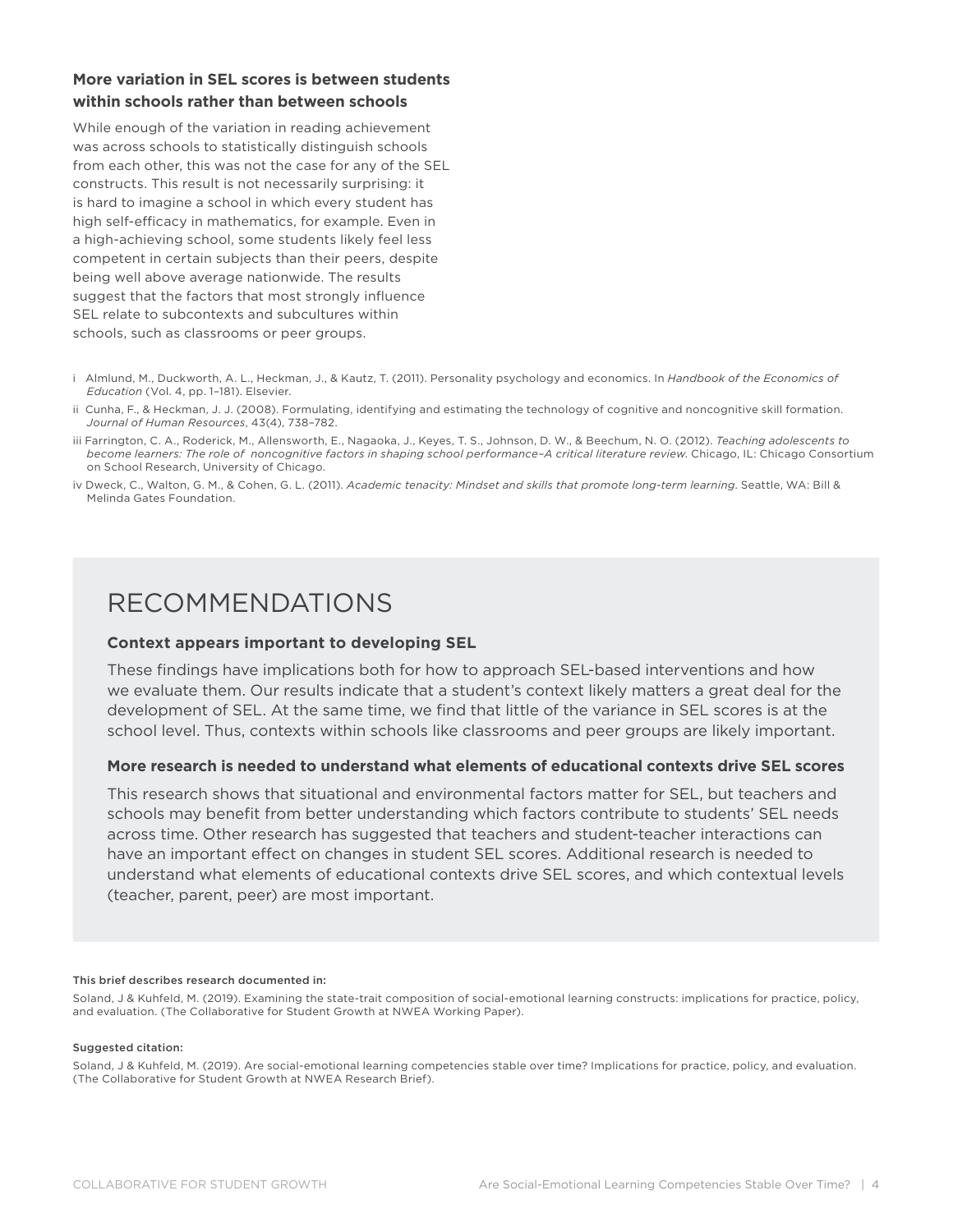# ABOUT THE AUTHORS

Dr. Megan Kuhfeld is a research scientist II for the Collaborative for Student Growth at NWEA. Her research seeks to understand students' trajectories of academic and socialemotional learning (SEL) and the school and neighborhood influences that promote optimal growth. Dr. Kuhfeld completed a doctorate in quantitative methods in education and a master's degree in statistics from the University of California, Los Angeles (UCLA).

Dr. James Soland is a senior research scientist at the Collaborative for Student Growth at NWEA and is an assistant professor at the Curry School of Education at the University of Virginia. His research focuses on assessment and evaluation policy and practice, with particular emphasis on measuring social-emotional learning, test engagement, and estimating teacher and school effectiveness. Dr. Soland completed a PhD in educational psychology at Stanford University with a concentration in measurement and policy.